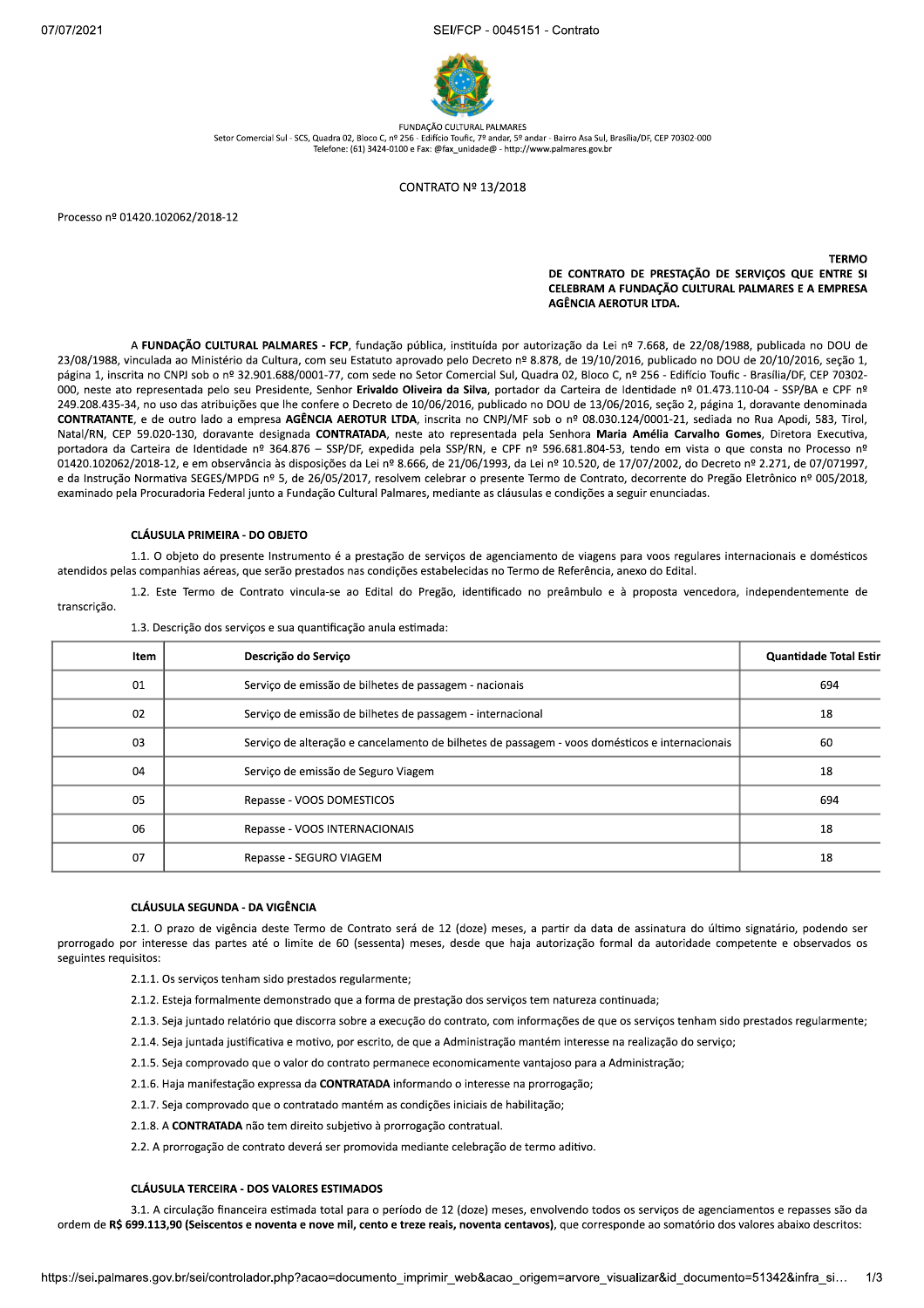3.1.2. R\$ 622.941.34 (Seiscentos e vinte e dois mil, novecentos e quarenta e um reais, trinta e quatro centavos) corresponde aos valores de repasse referentes aos BILHETES DE PASSAGEM para VOOS DOMÉSTICOS emitidos pelas companhias aéreas, como tarifa, taxa de embarque e outras taxas e multas decorrentes de alterações e cancelamentos, conforme descrito no objeto;

3.1.3. R\$ 73.053,00 (Setenta e três mil, cinquenta e três reais) corresponde aos valores de repasse referentes aos BILHETES DE PASSAGEM para VOOS INTERNACIONAIS emitidos pelas companhias aéreas, como tarifa, taxa de embarque, seguro viagem e outras taxas e multas decorrentes de alterações e cancelamentos, conforme descrito no obieto:

3.1.4. Os valores correspondentes ao repasse dos prêmios de SEGUROS VIAGEM contratados pela CONTRATADA com as seguradoras, foram obtidos por meio da pesquisa de mercado no site do painel de preços, totalizando o valor de R\$ 3.111,66 (Três mil, cento e onze reais, sessenta e seis centavos), estimados;

3.1.5. O valor total para os serviços de AGENCIAMENTO DE VIAGENS, prestados pela CONTRATADA, para o período de 12 (doze) meses é de R\$ 7,90 (Sete reais e noventa centavos):

a) Serviços de emissão de bilhetes de passagens nacional R\$ 6,94;

b) Serviços de emissão de bilhetes de passagens internacional R\$ 0,18;

c) Serviços de alteração e cancelamento de bilhetes de passagens, domésticos e internacionais R\$ 0,60;

d) Serviços de emissão de seguro viagem R\$ 0,18

#### CLÁUSULA QUARTA - DA DOTAÇÃO ORÇAMENTÁRIA

4.1. As despesas decorrentes desta contratação estão programadas em dotação orçamentária própria, prevista no orçamento da União, para o exercício de 2018, na classificação abaixo:

Gestão/Unidade: 34208 / 344041

Fonte: 0100

Programa de Trabalho:109802, 092002, 092008, 092003 e 092004

Elemento de Despesa: 33.90.33

PI: 18M10195PAA, 18F10235PAA, 18F10211PAP, 18F10240PAA e 18F10019PAA

4.2. No exercício subsequente, as despesas correrão à conta dos recursos próprios para atender às despesas da mesma natureza, cuja alocação será feita no início de cada exercício financeiro.

## **CLÁUSULA QUINTA - DO PAGAMENTO**

5.1. O prazo para pagamento à CONTRATADA e demais condições a ele referentes encontram-se definidos no Edital e no Anexo XI da IN SEGES/MP nº 5/2017.

## **CLÁUSULA SEXTA - DA INEXISTÊNCIA DO REAJUSTE**

6.1. Os preços das passagens aéreas são, rigorosamente, os constantes das tabelas efetivamente praticadas pelas companhias aéreas, inclusive nos casos de preços promocionais ou reduções unilaterais e/ou governamentais, na data da aquisição requisitada pela CONTRATANTE.

#### CLÁUSULA SÉTIMA - DA GARANTIA DE EXECUÇÃO

7.1. Para a execução das obrigações assumidas a CONTRATADA entregará à CONTRATANTE, no prazo máximo de até 10 (dez) dias úteis após a assinatura do Contrato, prestação de garantia, correspondente a 5% (cinco por cento) do seu valor global do Contrato, em uma das modalidades previstas no § 1º do art. 56 da Lei nº 8.666/93.

7.1.1. A garantia terá validade de 3 (três) meses após o término da vigência contratual, devendo ser renovada a cada prorrogação efetiva do Contrato, nos moldes do art. 56 da Lei nº 8.666/1993.

7.1.2. A garantia ficará sob a responsabilidade e à ordem da CONTRATANTE, observando-se, quando for o caso, o disposto no art. 82 do Decreto nº 93.872, de 23/12/1986.

## CLÁUSULA OITAVA - DO REGIME DE EXECUÇÃO DOS SERVIÇOS E FISCALIZAÇÃO

8.1. O regime de execução dos serviços a serem executados pela CONTRATADA, os materiais que serão empregados e a fiscalização pela CONTRATANTE são aqueles previstos no Termo de Referência, anexo do Edital.

#### CLÁUSULA NONA - DAS OBRIGAÇÕES DA CONTRATANTE E DA CONTRATADA

9.1. As obrigações da CONTRATANTE e da CONTRATADA são aquelas previstas no Termo de Referência, anexo do Edital.

# CLÁUSULA DÉCIMA - DAS SANCÕES ADMINISTRATIVAS.

10.1. As sanções relacionadas à execução do contrato são aquelas previstas no Termo de Referência, anexo do Edital.

#### CLÁUSULA DÉCIMA PRIMEIRA - DA RESCISÃO

11.1. O presente Termo de Contrato poderá ser rescindido nas hipóteses previstas no art. 78 da Lei nº 8.666, de 1993, com as consequências indicadas no art. 80 da mesma Lei, sem prejuízo da aplicação das sanções previstas no Termo de Referência, anexo do Edital.

11.2. Os casos de rescisão contratual serão formalmente motivados, assegurando-se à CONTRATADA o direito à prévia e ampla defesa.

11.3. A CONTRATADA reconhece os direitos da CONTRATANTE em caso de rescisão administrativa prevista no art. 77 da Lei nº 8.666, de 1993.

11.4. O termo de rescisão, sempre que possível, será precedido:

11.4.1. Balanco dos eventos contratuais já cumpridos ou parcialmente cumpridos:

11.4.2. Relação dos pagamentos já efetuados e ainda devidos;